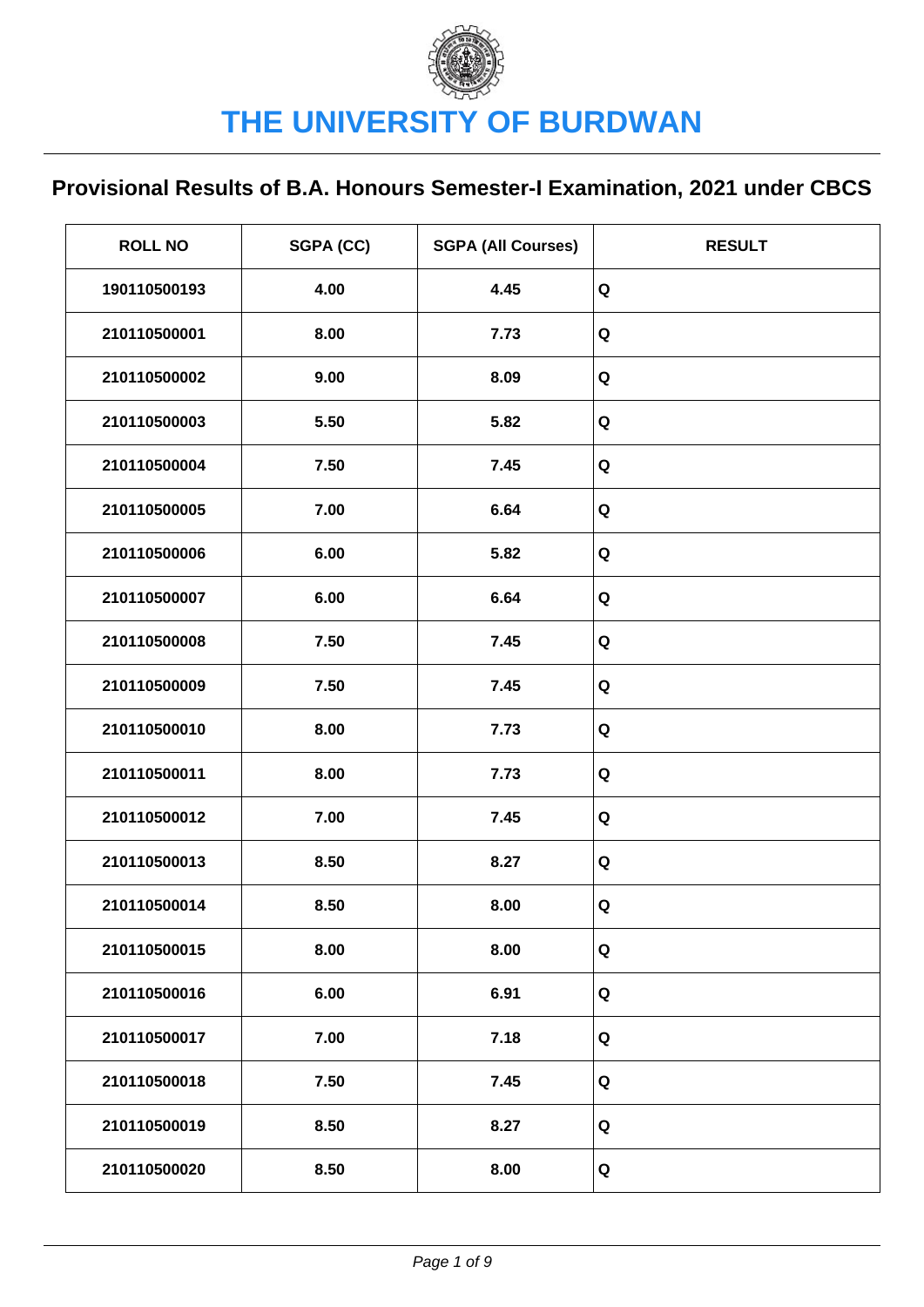| <b>ROLL NO</b> | SGPA (CC) | <b>SGPA (All Courses)</b> | <b>RESULT</b> |
|----------------|-----------|---------------------------|---------------|
| 210110500021   | 8.50      | 8.00                      | Q             |
| 210110500022   | 8.00      | 7.73                      | $\mathbf Q$   |
| 210110500023   | 6.50      | 7.18                      | Q             |
| 210110500024   | 8.50      | 8.27                      | Q             |
| 210110500025   | 8.50      | 8.27                      | Q             |
| 210110500026   | 8.50      | 8.00                      | Q             |
| 210110500027   | 7.00      | 6.91                      | Q             |
| 210110500028   | 6.00      | 6.91                      | Q             |
| 210110500029   | 6.00      | 6.91                      | Q             |
| 210110500030   | 8.00      | 7.73                      | Q             |
| 210110500031   | 7.50      | 7.45                      | Q             |
| 210110500032   | 7.00      | 7.18                      | Q             |
| 210110500033   | 8.50      | 7.73                      | Q             |
| 210110500034   | 8.00      | 7.55                      | Q             |
| 210110500035   | 7.00      | 7.18                      | $\mathbf Q$   |
| 210110500036   | 6.50      | 7.18                      | Q             |
| 210110500037   | 5.00      | 5.82                      | Q             |
| 210110500038   | 9.00      | 8.27                      | Q             |
| 210110500039   | 8.50      | 8.27                      | Q             |
| 210110500040   | 7.00      | 6.82                      | Q             |
| 210110500041   | 8.00      | 7.82                      | Q             |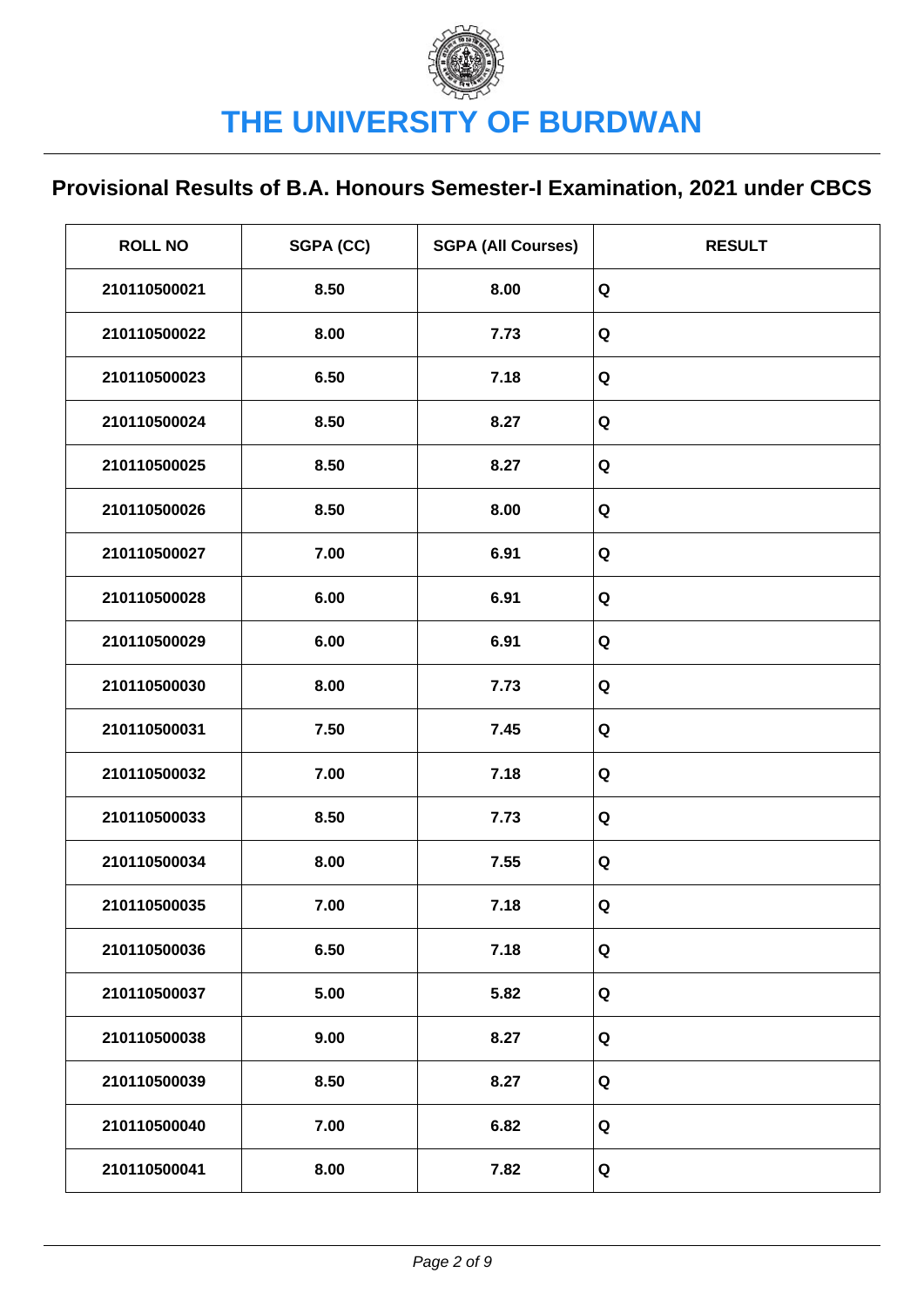| <b>ROLL NO</b> | SGPA (CC) | <b>SGPA (All Courses)</b> | <b>RESULT</b> |
|----------------|-----------|---------------------------|---------------|
| 210110500042   | 6.50      | 6.55                      | Q             |
| 210110500043   | 7.50      | 7.36                      | $\mathbf Q$   |
| 210110500044   | 8.00      | 7.73                      | $\mathbf Q$   |
| 210110500045   | 8.50      | 8.09                      | Q             |
| 210110500046   | 8.50      | 8.00                      | Q             |
| 210110500047   | 8.00      | 8.27                      | Q             |
| 210110500048   | 6.50      | 6.91                      | Q             |
| 210110500049   | 8.00      | 8.00                      | Q             |
| 210110500050   | 8.50      | 8.00                      | Q             |
| 210110500051   | 9.50      | 8.00                      | Q             |
| 210110500052   | 9.00      | 8.09                      | Q             |
| 210110500053   | 8.00      | 7.18                      | Q             |
| 210110500054   | 8.50      | 8.00                      | Q             |
| 210110500055   | 6.00      | 6.36                      | Q             |
| 210110500056   | 9.00      | 8.27                      | Q             |
| 210110500057   | 7.50      | 7.45                      | Q             |
| 210110500058   | 8.00      | 7.73                      | Q             |
| 210110500059   | 8.00      | 7.73                      | Q             |
| 210110500060   | 8.50      | 8.55                      | Q             |
| 210110500061   | 8.00      | 7.27                      | Q             |
| 210110500062   | 6.50      | 6.91                      | Q             |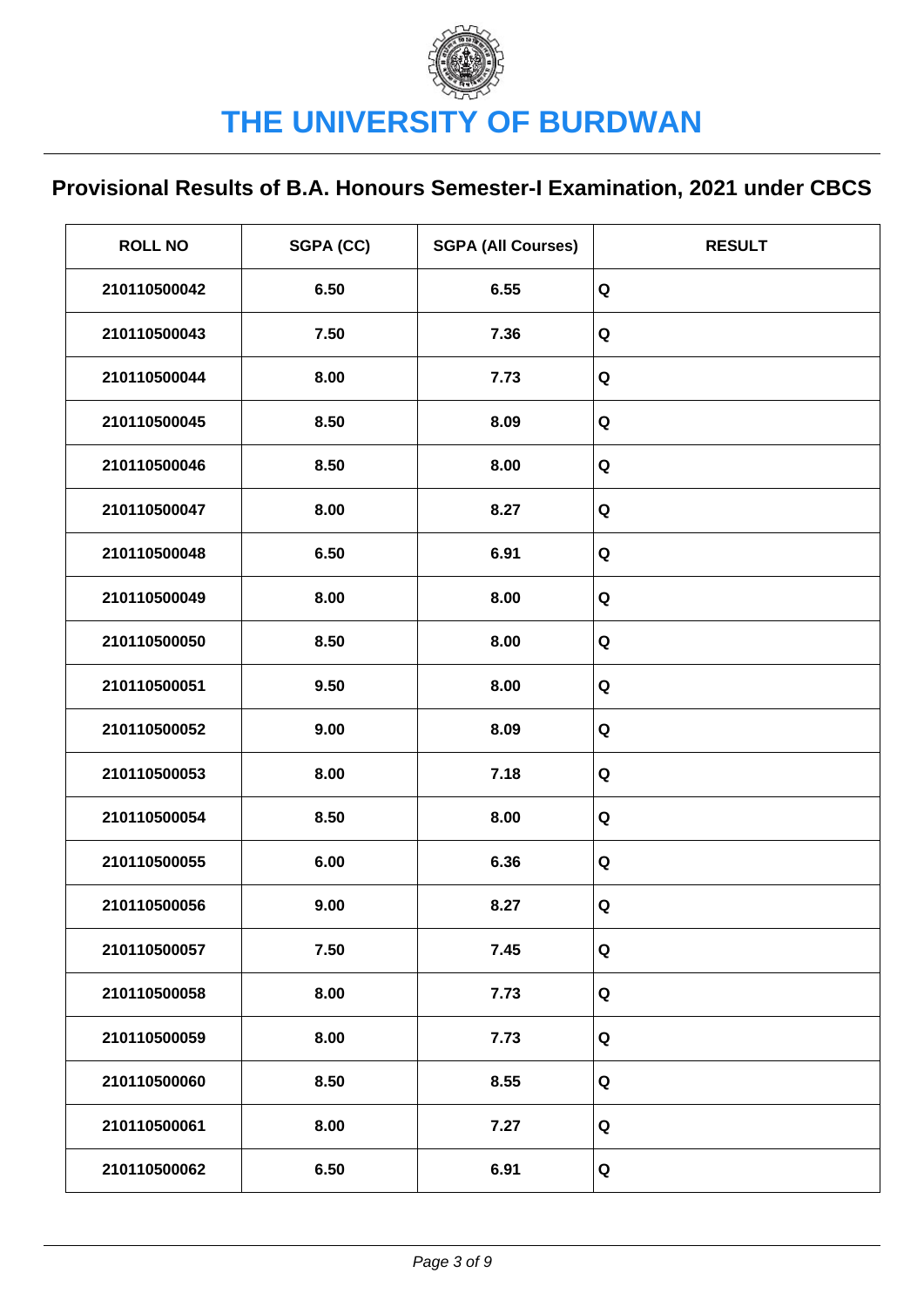| <b>ROLL NO</b> | SGPA (CC) | <b>SGPA (All Courses)</b> | <b>RESULT</b> |
|----------------|-----------|---------------------------|---------------|
| 210110500063   | 6.50      | 6.64                      | Q             |
| 210110500064   | 7.00      | 6.91                      | $\mathbf Q$   |
| 210110500065   | 8.50      | 8.00                      | Q             |
| 210110500066   | 7.00      | 6.91                      | Q             |
| 210110500067   | 8.00      | 7.18                      | Q             |
| 210110500068   | 9.00      | 8.55                      | Q             |
| 210110500069   | 7.00      | 6.91                      | Q             |
| 210110500070   | 8.00      | 7.73                      | Q             |
| 210110500071   | 7.50      | 7.45                      | Q             |
| 210110500072   | 8.50      | 8.27                      | Q             |
| 210110500073   | 7.00      | 6.36                      | Q             |
| 210110500074   | 8.50      | 8.27                      | Q             |
| 210110500075   | 8.00      | 7.55                      | Q             |
| 210110500076   | 7.50      | 6.91                      | Q             |
| 210110500077   | 9.00      | 8.55                      | $\mathbf Q$   |
| 210110500078   | 8.00      | 8.27                      | Q             |
| 210110500079   | 6.50      | 6.09                      | Q             |
| 210110500080   | 6.50      | 7.18                      | Q             |
| 210110500081   | 9.00      | 8.73                      | Q             |
| 210110500082   | 8.00      | 7.55                      | Q             |
| 210110500083   |           |                           | CC-1 AECC-1   |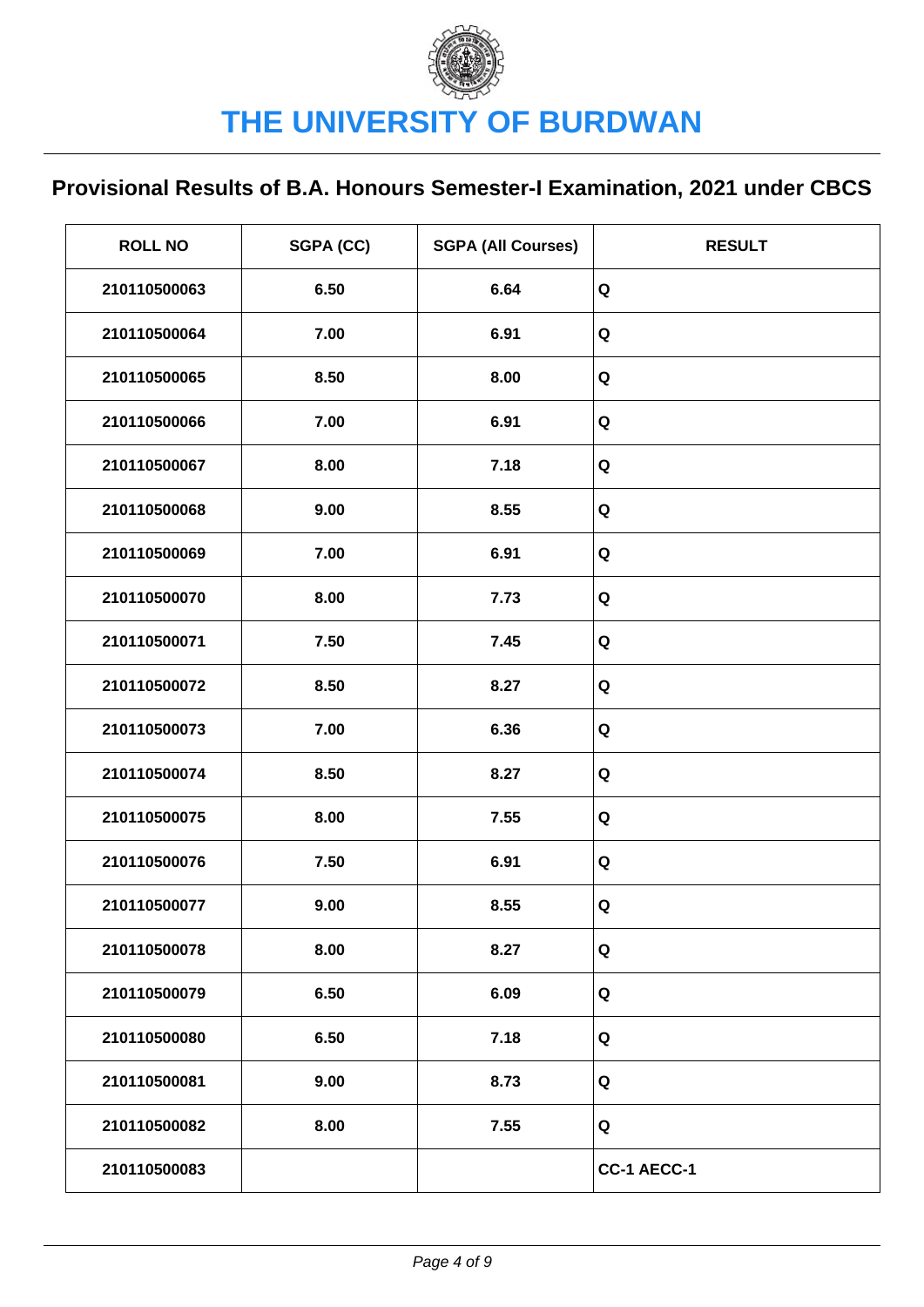| <b>ROLL NO</b> | SGPA (CC) | <b>SGPA (All Courses)</b> | <b>RESULT</b> |
|----------------|-----------|---------------------------|---------------|
| 210110500084   | 8.00      | 8.00                      | $\mathbf Q$   |
| 210110500085   | 7.50      | 7.09                      | Q             |
| 210110500086   | 6.50      | 6.91                      | $\mathbf Q$   |
| 210110500087   | 7.50      | 7.73                      | Q             |
| 210110500088   | 6.50      | 7.45                      | Q             |
| 210110500089   | 7.50      | 8.00                      | Q             |
| 210110500090   | 8.00      | 7.73                      | Q             |
| 210110500091   | 6.50      | 5.82                      | Q             |
| 210110500092   | 8.50      | 8.00                      | Q             |
| 210110500093   | 7.50      | 7.45                      | Q             |
| 210110500094   | 8.00      | 7.73                      | Q             |
| 210110500095   | 8.50      | 8.27                      | Q             |
| 210110500096   | 8.50      | 7.73                      | Q             |
| 210110500097   | 7.50      | 7.45                      | Q             |
| 210110500098   | 6.00      | 6.64                      | Q             |
| 210110500099   | 8.00      | 7.73                      | Q             |
| 210110500100   | 8.50      | 8.27                      | Q             |
| 210110500101   | 7.00      | 6.82                      | Q             |
| 210110500102   | 8.50      | 8.27                      | Q             |
| 210110500103   | 8.50      | 7.91                      | Q             |
| 210110500104   | 8.50      | 7.82                      | Q             |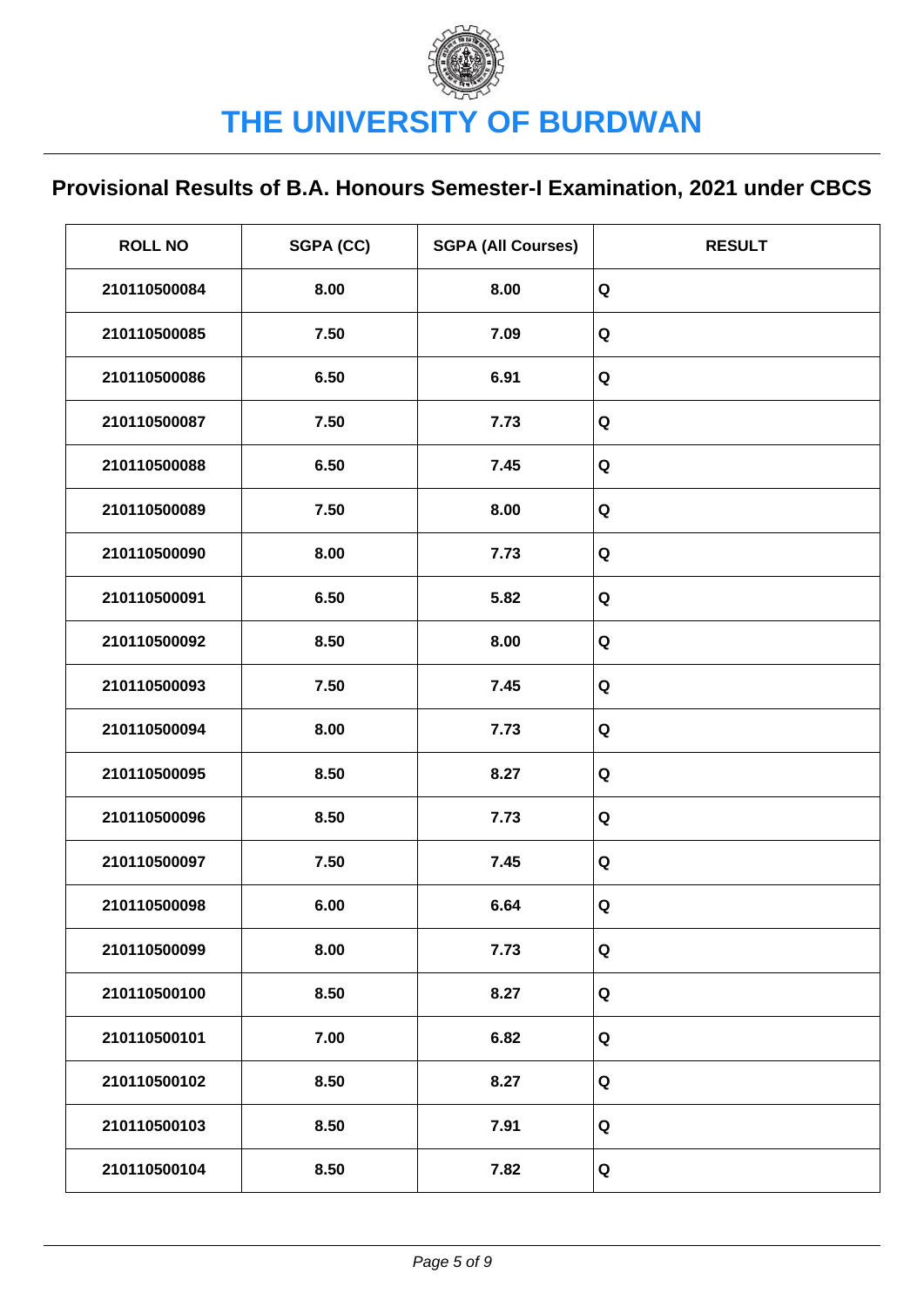| <b>ROLL NO</b> | SGPA (CC) | <b>SGPA (All Courses)</b> | <b>RESULT</b> |
|----------------|-----------|---------------------------|---------------|
| 210110500105   | 8.50      | 8.27                      | Q             |
| 210110500106   | 7.50      | 7.45                      | Q             |
| 210110500107   | 8.50      | 7.73                      | Q             |
| 210110500108   | 7.50      | 7.45                      | Q             |
| 210110500109   | 8.50      | 7.82                      | Q             |
| 210110500110   | 9.00      | 8.55                      | Q             |
| 210110500111   | 8.50      | 8.27                      | Q             |
| 210110500112   | 8.50      | 8.27                      | Q             |
| 210110500113   | 8.00      | 8.00                      | Q             |
| 210110500114   | 6.00      | 6.36                      | Q             |
| 210110500115   | 8.00      | 7.73                      | Q             |
| 210110500116   | 4.50      | 5.27                      | Q             |
| 210110500117   | 9.00      | 8.27                      | Q             |
| 210110500118   |           |                           | <b>SNC</b>    |
| 210110500119   | 8.50      | 8.27                      | Q             |
| 210110500120   | 7.50      | 7.55                      | Q             |
| 210110500121   | 7.50      | 7.73                      | Q             |
| 210110500122   | 8.00      | 8.00                      | Q             |
| 210110500123   | 4.50      | 5.27                      | Q             |
| 210110500124   | 8.00      | 7.73                      | Q             |
| 210110500125   | 8.00      | 7.73                      | Q             |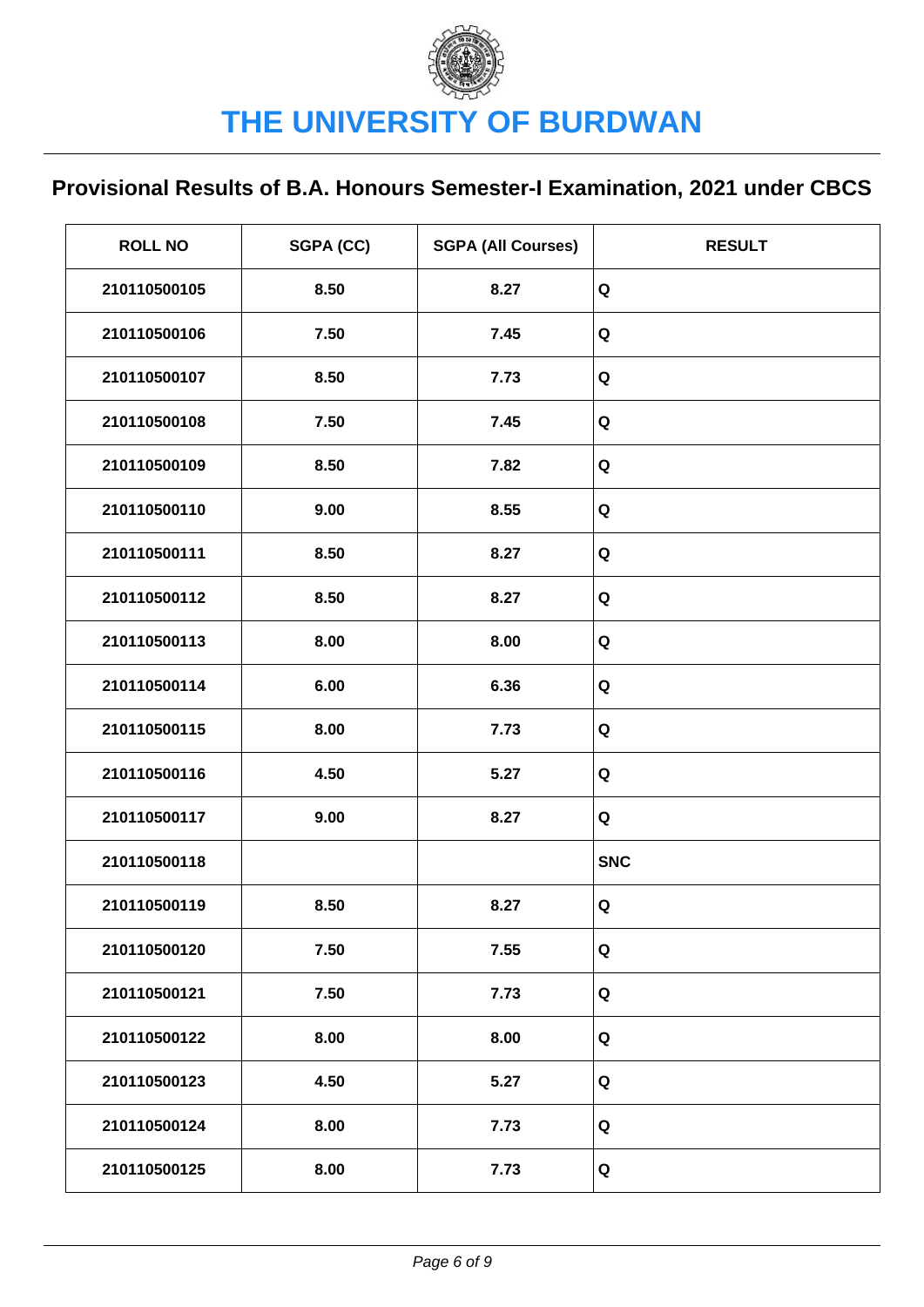| <b>ROLL NO</b> | SGPA (CC) | <b>SGPA (All Courses)</b> | <b>RESULT</b> |
|----------------|-----------|---------------------------|---------------|
| 210110500126   | 9.00      | 8.27                      | Q             |
| 210110500127   | 7.00      | 7.18                      | Q             |
| 210110500128   | 7.50      | 7.45                      | Q             |
| 210110500129   | 7.50      | 7.73                      | Q             |
| 210110500130   | 8.50      | 7.64                      | Q             |
| 210110500131   | 7.50      | 8.00                      | Q             |
| 210110500132   | 8.50      | 7.73                      | Q             |
| 210110500133   | 7.00      | 7.00                      | Q             |
| 210110500134   | 7.50      | 7.27                      | Q             |
| 210110500135   | 8.00      | 7.73                      | Q             |
| 210110500136   | 9.50      | 8.82                      | Q             |
| 210110500137   | 6.00      | 6.00                      | Q             |
| 210110500138   | 7.00      | 6.73                      | Q             |
| 210110500139   | 7.50      | 7.45                      | Q             |
| 210110500140   | 6.00      | 6.09                      | Q             |
| 210110500141   | 8.50      | 7.82                      | Q             |
| 210110500142   | 7.50      | 7.45                      | Q             |
| 210110500143   | 6.00      | 6.36                      | Q             |
| 210110500144   | 9.00      | 8.27                      | Q             |
| 210110500145   | 9.00      | 8.55                      | Q             |
| 210110500146   | 9.00      | 8.55                      | Q             |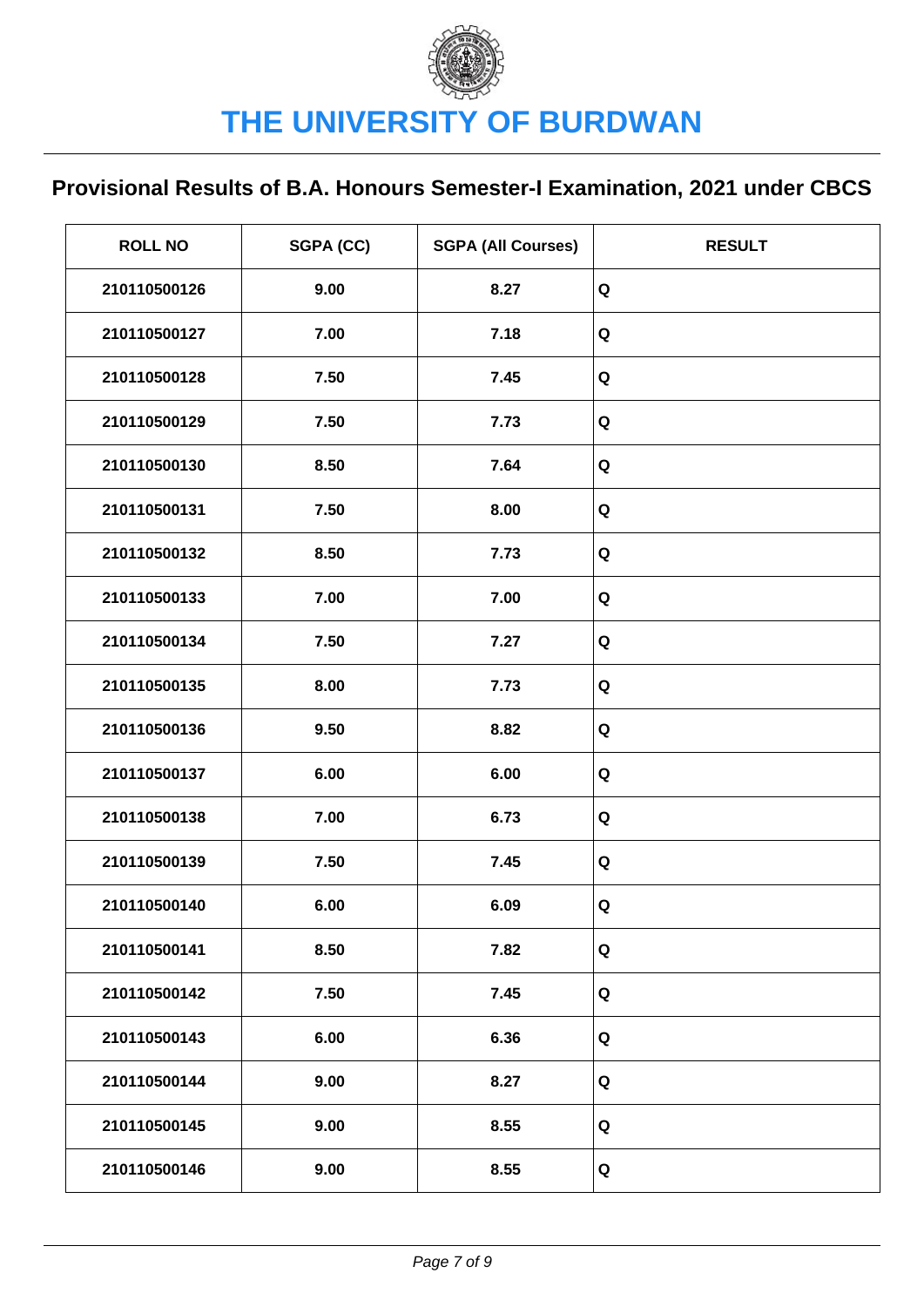| <b>ROLL NO</b> | SGPA (CC) | <b>SGPA (All Courses)</b> | <b>RESULT</b> |
|----------------|-----------|---------------------------|---------------|
| 210110500147   | 8.50      | 8.00                      | Q             |
| 210110500148   | 6.50      | 6.91                      | Q             |
| 210110500149   | 7.00      | 7.18                      | Q             |
| 210110500150   | 9.00      | 8.27                      | Q             |
| 210110500151   | 8.00      | 7.18                      | Q             |
| 210110500152   | 7.50      | 6.91                      | Q             |
| 210110500153   | 7.50      | 7.27                      | Q             |
| 210110500154   | 9.00      | 8.27                      | Q             |
| 210110500155   | 8.50      | 8.82                      | Q             |
| 210110500156   | 8.00      | 7.73                      | Q             |
| 210110500157   | 7.50      | 6.91                      | Q             |
| 210110500158   | 5.00      | 5.55                      | Q             |
| 210110500159   | 8.00      | 7.45                      | Q             |
| 210110500160   | 5.50      | 5.82                      | Q             |
| 210110500161   | 7.50      | 7.45                      | Q             |
| 210110500162   |           |                           | <b>SNC</b>    |
| 210110500163   | 8.00      | 7.55                      | Q             |
| 210110500164   | 9.00      | 8.55                      | Q             |
| 210110500165   | 6.50      | 6.91                      | Q             |
| 210110500166   | 9.00      | 8.82                      | Q             |
| 210110500167   | 7.50      | 7.73                      | Q             |